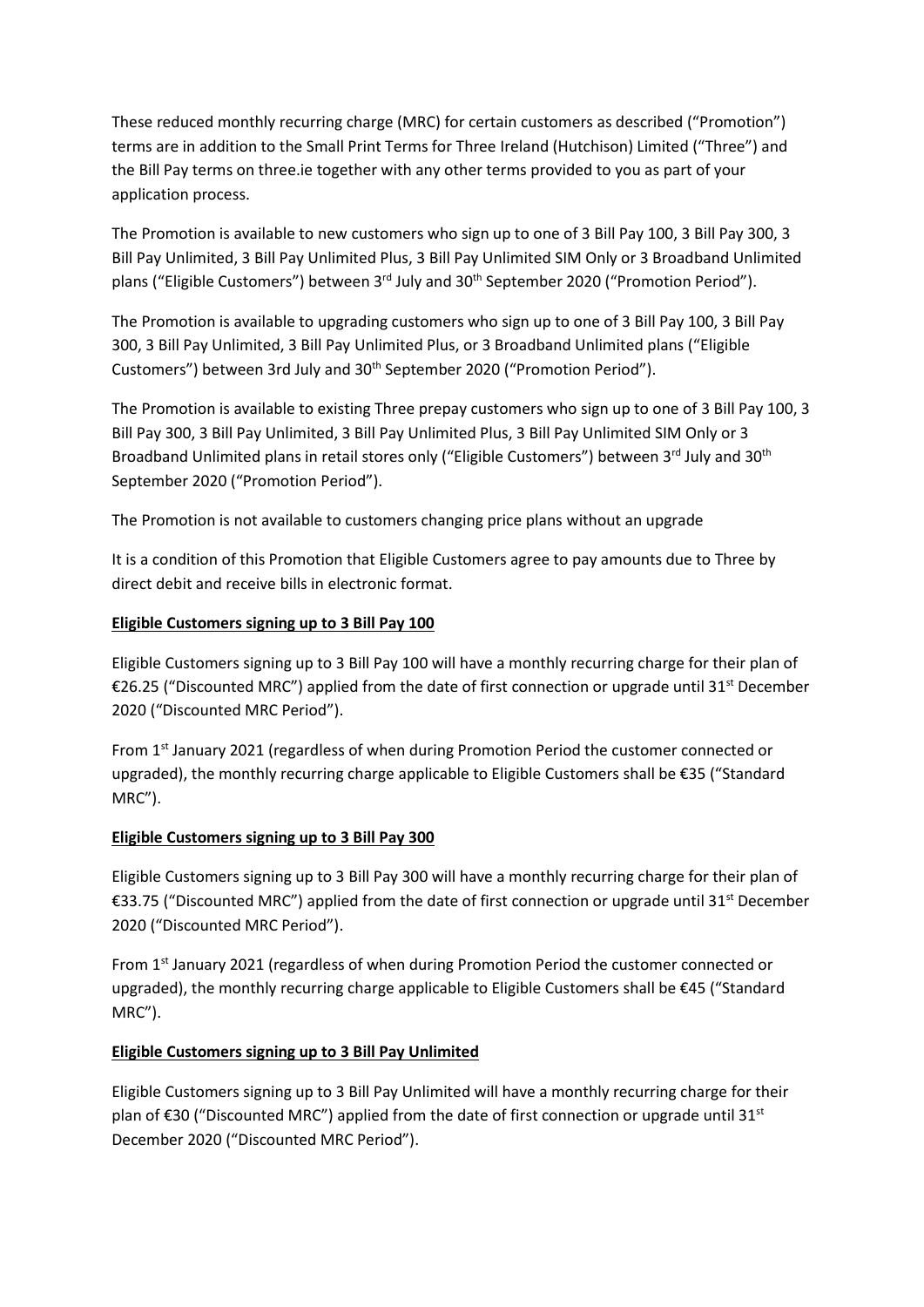From 1st January 2021 (regardless of when during Promotion Period the customer connected or upgraded), the monthly recurring charge applicable to Eligible Customers shall be €60 ("Standard MRC").

#### **Eligible Customers signing up to 3 Bill Pay Unlimited Plus**

Eligible Customers signing up to 3 Bill Pay Unlimited Plus will have a monthly recurring charge for their plan of  $\epsilon$ 40 ("Discounted MRC") applied from the date of first connection or upgrade until 31st December 2020 ("Discounted MRC Period").

From 1st January 2021 (regardless of when during Promotion Period the customer connected or upgraded), the monthly recurring charge applicable to Eligible Customers shall be €80 ("Standard MRC").

# **Eligible Customers signing up to 3 Bill Pay Unlimited SIM Only**

Eligible Customers signing up to 3 Bill Pay Unlimited SIM Only will have a monthly recurring charge for their plan of €15 ("Discounted MRC") applied from the date of first connection or upgrade until 31<sup>st</sup> December 2020 ("Discounted MRC Period").

From 1st January 2021 (regardless of when during Promotion Period the customer connected or upgraded), the monthly recurring charge applicable to Eligible Customers shall be €30 ("Standard MRC").

# **Eligible Customers signing up to 3 Broadband Unlimited**

Eligible Customers signing up to 3 Broadband Unlimited will have a monthly recurring charge for their plan of  $\epsilon$ 15 ("Discounted MRC") applied from the date of first connection or upgrade until 31st December 2020 ("Discounted MRC Period").

From 1st January 2021 (regardless of when during Promotion Period the customer connected or upgraded), the monthly recurring charge applicable to Eligible Customers shall be €29.99 ("Standard MRC").

Additional charges on top of either the Discounted MRC or Standard MRC may apply depending on your usage and any Add-ons.

If you cancel your price plan during or after the Promotion Period you will be required to pay the monthly recurring charges due for the remaining months of your minimum term (24 months except for 3 Bill Pay Unlimited SIMO which has a 30 day minimum term).

Three reserves the right to not to apply the Discounted MRC for either part or whole of the Promotion Period to customers whose account is in arrears.

This Promotion is not available with any other offers, promotions or discounts or with any other Bill Pay plans.